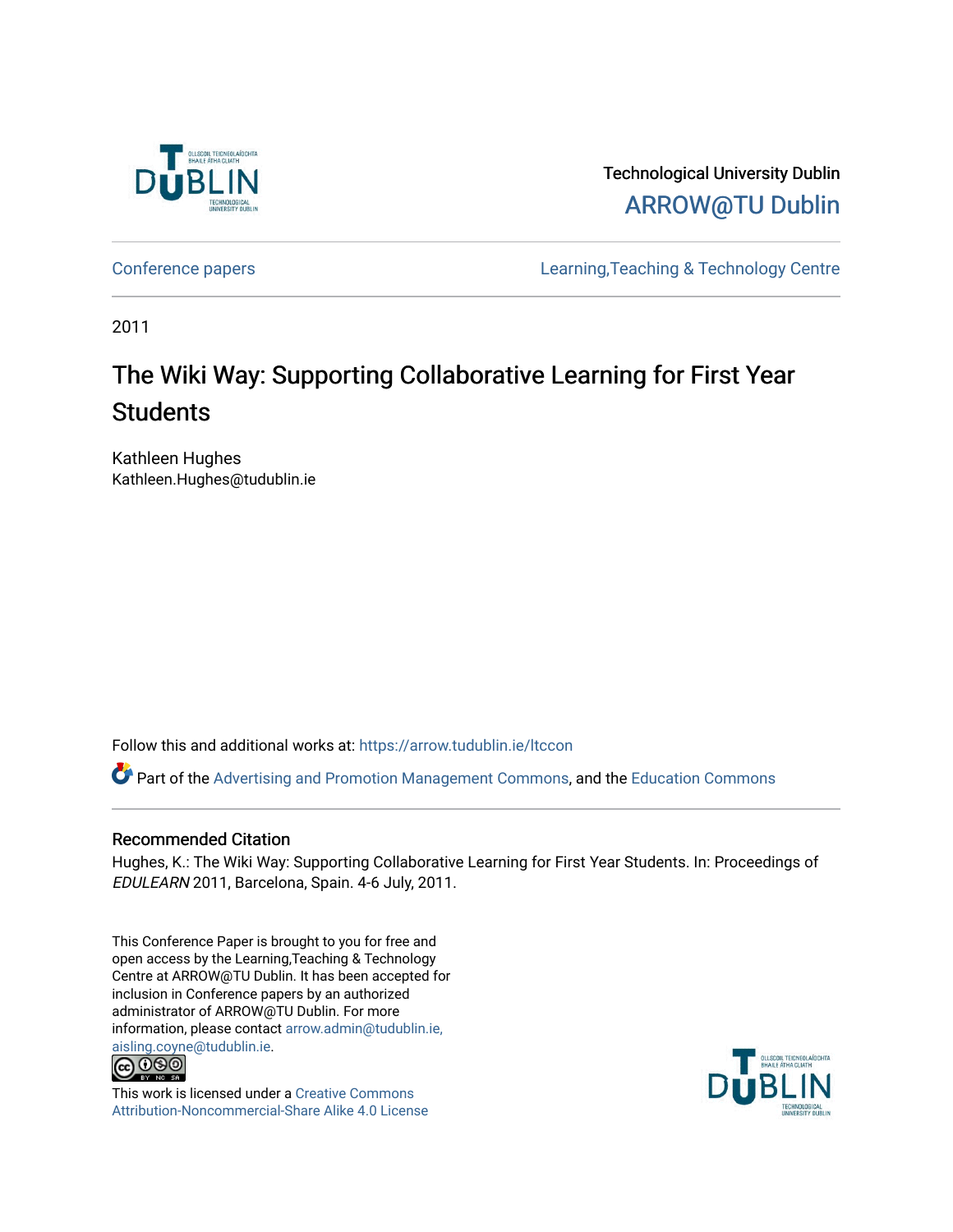## **The Wiki Way: Supporting Collaborative Learning for First Year Students**

### **Kathleen Hughes**

Dublin Institute of Technology (Ireland) Kathleen.hughes@dit.ie

## **Abstract:**

Skills in working in teamwork are demanded from graduates, and these are ever more likely to be over the internet. Horizon (2011) calls for this need to be reflected in students' project work. The use of Wikis has been posited as a tool for collaborative online knowledge creation, increasing engagement, and social constructivism (Wheeler and Wheeler, 2008). The use of wikis in student groups is still relatively new, however, and the need for deeper investigation of its role in supporting group collaboration has been identified in literature (Bruen et al, in Donnelly, Harvey and O' Rourke, 2010).

This study aims to contribute to this debate, and should be of interest to instructors who use group work in their teaching, as well as those who wish to explore the application of web 2.0, tools or wikis specifically, in enhancing learning. The study indicates that many positive benefits (for both students and instructors) can be gained from embedding a wiki into a group activity, and points to some of the issues and challenges that may arise. Wikis were adopted to support a collaborative group project in the first year Business Computing degree for a Marketing module in the Dublin Institute of Technology. The wiki was used by the students for a short project on the integration of technology and marketing.

This study utilised an action research methodology, with the aim of improving professional practice (Mc Niff and Whitehead, 2010). The wiki was selected in response to some concerns about the assessment. Issues such as poor progress, last minute action, lack of meaningful collaboration, and inability of the instructor to track progress or identify problems, all arose in the past. For these reasons, along with the desire to integrate Web 2.0 tools into assessment, the wiki was adopted.

The research was evaluated using a questionnaire, which was administered anonymously using an online survey tool (www.surveymonkey.com), using mostly open-ended questions. This was triangulated through wiki contribution measurement and instructor observation using field notes.

From a theoretical point of view, the students' responses demonstrate the enhancement of the groups' collaboration, improved communication and social construction of knowledge. This supports the findings of earlier studies (Wheeler and Wheeler, 2008, 2009, Lai and Ng, 2011). From the students' point of view, feedback was generally positive about the experience. Practical issues such as 'one version of the project', being able to view each others' progress, and avoid repetition were perceived as adding value to the process. Managing the introduction of third level assessment expectations, working in groups, and the wiki technology posed challenges for the instructor.

In conclusion, positive outcomes in supporting student collaboration, engagement and deepening learning emerged from the research, along with implications for further enhancement of the students learning experiences in future assessments. Further examination of the individual members' contribution levels warrants further study, while the role of the instructor as moderator of the wiki also deserves examination.

## **Introduction:**

Web 2.0 technology encompasses a range of open source, interactive, easy to use tools that have been heralded as providing educational opportunities for increasing engagement and supporting learning and teaching in the higher education sector (Hughes, 2009). Tools such as blogs, wikis, and podcasts are being used both within learning management systems, and independently, to enhance learning and improve engagement and collaboration.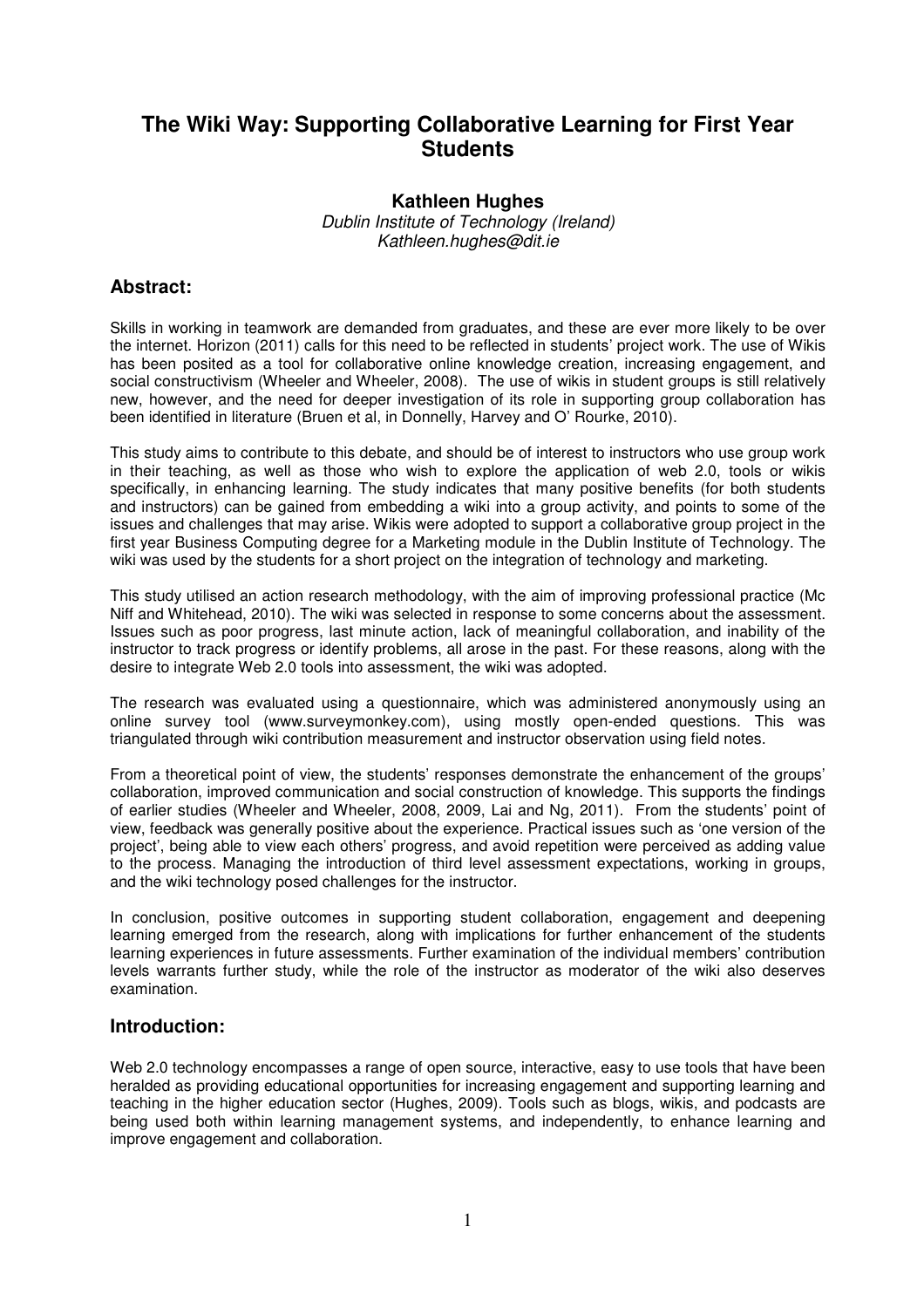The potential of wikis to support collaborative learning has received particular attention in recent years (Wheeler, Yeomans and Wheeler, 2008). However, their use with student groups is still relatively new, and the need for further investigation of their role in supporting group collaboration has been identified in literature (Bruen et al., in Donnelly, Harvey and O' Rourke, 2010, Lai and Ng, 2011), as there are only a few empirical studies into the assessment of learning in the Web 2.0 environment.

A single cycle action research project was conducted with the aim of investigating the use of wikis as a support tool for collaboration. Wikis were adopted to support the collaborative group project in the first year of a Higher Education Business Computing course for a Marketing module. Prior experience of this project identified problems such as superficial analysis, delayed activity and efforts, and a lack of meaningful collaboration. In addition, students complained about difficult group work and social loafing. As the instructor was unable to monitor their progress, these issues only became evident on submission of the projects. For all of these reasons, along with the desire to integrate Web 2.0 tools into assessment, the wiki tool was implemented.

## **Contextual Situation:**

This project was conducted in an Irish higher education institution on a group project for first year students of a Business Computing degree in the Marketing module. It was run in the second semester from February to March (5 weeks). In total 39 students are registered for this module, they self-selected their groups, resulting in 14 groups of between 2 and 3 members (a group of international Erasmus students were given permission to create a group of four). Age range was from 19 to 21, with 4 mature students. The wiki was embedded in the Blackboard Virtual Learning Environment (VLE) that the students were familiar with using from their first semester.

## **Literature Review:**

## The Impact of Web 2.0 in Education:

As students of the Net Generation spend increasing amounts of time online, the use of Web 2.0 to enhance learning in higher education is desirable, with increasing demands and expectations from industry for graduates with experience of online collaboration (Elgort et al., 2008, Johnson, Smith, Willis, Levine and Haywood, 2011). Web 2.0 tools are now being adopted by instructors on (and off) campus with the aim of supporting and enhancing learning and student engagement in various ways. Resulting from these developments, Wheeler and Wheeler (2009) found that teachers regularly seek ways to support student collaboration in interactive learning environments.

Elgort et al. (2008, p.195) argue that while the use of 'online teaching and learning systems and tools' such as Virtual Learning Environments (VLE's) are common in universities, using online tools to support student centred learning is less common. Yet they claim that the tools can offer a potential solution to the problem of engagement. Social Web 2.0 tools are free, and allow both students and instructors to publish online with speed and ease – the 'read-write-web' (Boulos, Maramba and Wheeler, 2006). The social web appears, therefore, to offer some potential as an educational tool. Lai and Ng (2011) propose that Web 2.0 can allow users to create their own content, build on others contributions, modify, critique and amend others' work.

## Collaborative Learning:

Social networks such as wikis, appear to offer potential in supporting collaborative group activities. The benefits of using wikis that have been proposed by researchers include principally, the ability to create knowledge through user-generated content in collaboration with others. Specifically, wikis are web pages that enable rapid and simple authoring direct to the web. Text, images, video and hyperlinks can all be added without the need for html coding. User groups can generate a document and use the comment facility on each page to suggest improvements, or just edit each others' work (Richardson, 2009). A revised version of the wiki is created each time, so it is possible to revert to a prior edition if changes need to be undone, for example if amendments are made incorrectly, or later refuted.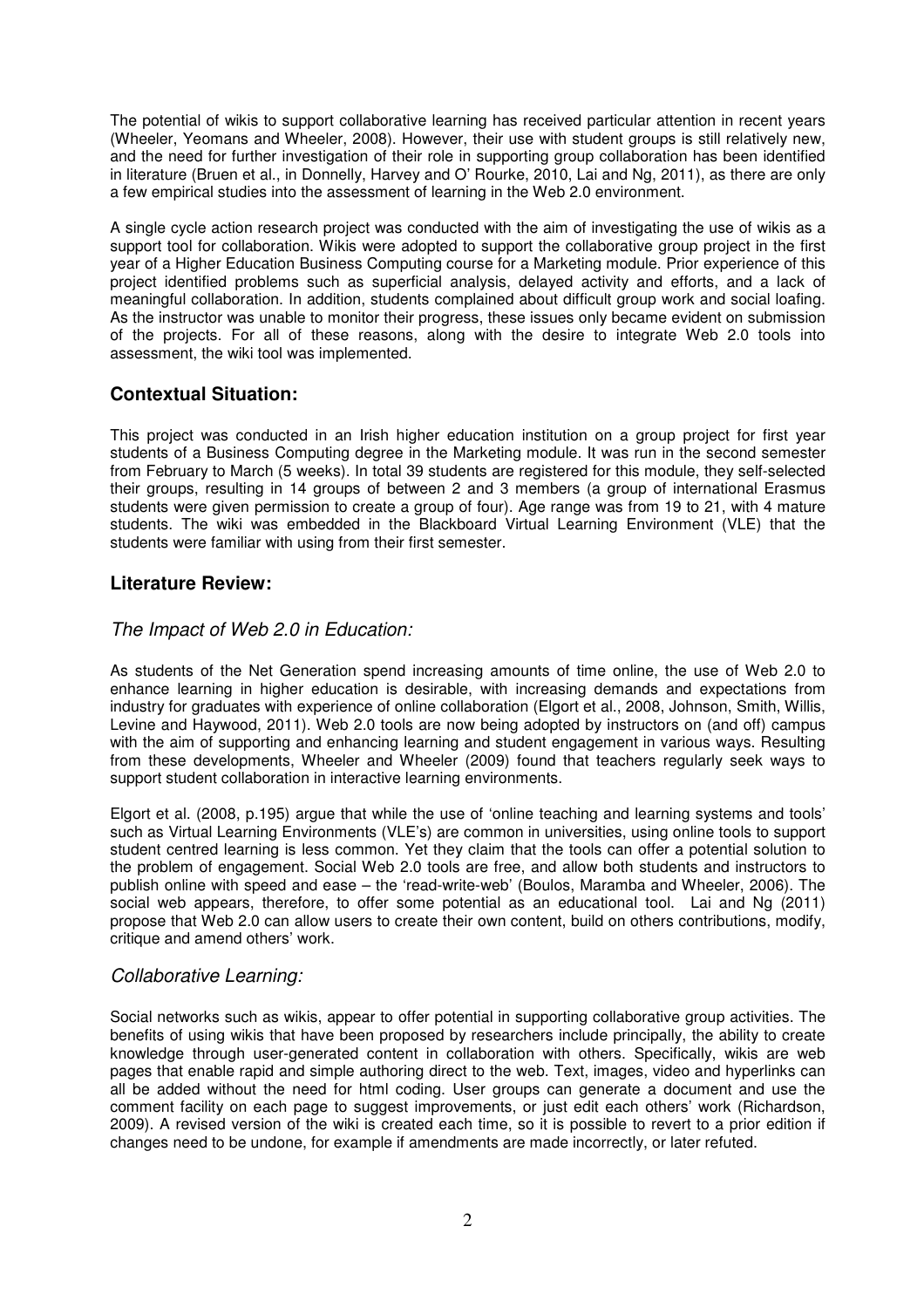The creation of a knowledge element of wikis has suggested exciting opportunities such as Wikipedia sites throughout campuses (Lamb, 2004), and the development of communities of practice. The individual learner could generate and synthesise knowledge, then contribute to a shared repository, assimilating comments from others to reach a common goal of knowledge creation (Boulos et al., 2006). The use of wikis in this way, however, is not pervasive, with only a few examples evident in practice**.** 

Much more common is the use of wikis in group activities to foster collaborative learning (Wheeler, 2008), and improve group communication. Early experience of this proved positive and wikis were lauded as a solution to social loafing, low quality contribution to projects and poor engagement**.** Wikis, blogs and podcasts in education are now being used to improve contribution, collaboration and deepen learning (Lai and Ng, 2011). Their use is still relatively new, however, and potential benefits and how those can be realised still warrants exploration and documentation (Bruen et al., in Donnelly et al., 2010).

#### The Challenges of Implementing Wikis:

Some research began to identify difficulties with the use of wikis. Judd, Kennedy and Cropper's (2010) experience of wikis contradicts earlier claims of successful collaboration. They analysed students individual contributions and reported much lower levels of collaboration (and much later activity) than was previously believed. Cole (2009) suggests that wikis are not inherently collaborative and that in fact the wiki needs to be embedded within the module, and linked to critical assessment for collaboration to occur. Both papers argue that unless the wiki assessment is constructively aligned within the module, it is unlikely to engage the students properly. It appears that wikis may not be the panacea proposed by earlier academics. It is imperative, therefore, that appropriate guidelines for their use in each context can be clarified.

Exploration of pedagogical issues for the use of wikis is important for any practitioner. In order to foster high level thinking skills and social engagement, instructors should ensure that all students contribute to the wiki. In practice, equal levels of contribution would be difficult to achieve. Judd et al. (2010, p.350) found that 'the least productive 50% of students provided less than 15% of the total wiki content' compared to the most productive 10%, who provided just over 40%.

'Social loafers' is a term given to students who wish only to meet minimum task requirements with minimal cooperation or collaboration (Beaudoin, 2002). It had been expected that the measurement of contribution through the analysis of wiki logs would prevent this social loafing, however this proved not to be the case, and non-participation remained an issue. Clearly, there are a range of issues and challenges related to the practice of using wikis in education.

Biggs (1996) maintains that for assessment to be effective it must be constructively aligned to the module outcomes, with clear expectations and with formative feedback. This has since been emphasized by both successful and unsuccessful experiences of the wiki technology. In addition to constructive alignment, recommendations for the implementation of wikis include: training on the technology, training on communications and working in groups, and clarification on the expectations in terms of outputs (Jones, 2007).

## Supporting First Year Students:

While lecturers have long been aware that first year students present particular challenges in the classroom, increasingly academics have called for a much more strategic and holistic approach to educating first year students (Star and McDonald, 2007, Chickering and Gamson, 1987, Krause, 2006). A variety of challenges are presented with first year groups and while many of these vary with the institution and course, a number of themes emerge from the literature, including - increased diversity of student groups, transition from second level, and the need to foster engagement and involvement.

Theoretical understanding of student development recognises the importance of behavioural mechanisms, such as the students' level of involvement or engagement with their learning. Astin presented his Theory of Student Involvement in 1984, which refers to the amount of physical and psychological energy that the student devotes to the academic experience (Astin, 1984). The theory of involvement emphasizes the active participation of the student in the learning process, rather than the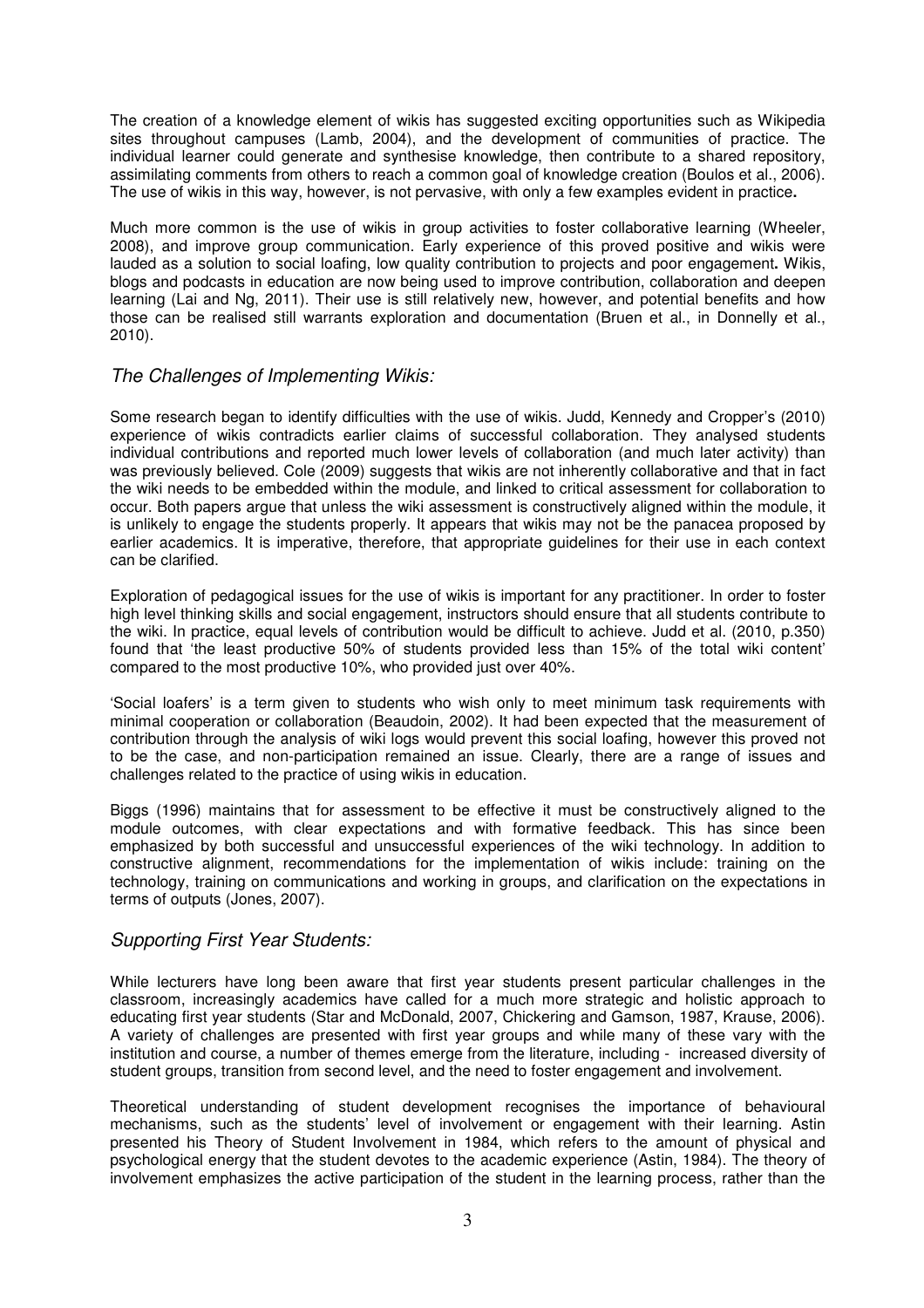student playing a passive role as a receiver of information (as proposed by content theory for example). If the student becomes more involved academically, and also socially, they are more likely to succeed in the course (Perry and Allard, 2003). Krause (2006) then built on this with her model of student engagement. Engagement refers to the time, energy and resources that students spend on activities to enhance their learning. A strategic approach to policy-making with regard to first year students is advocated. She argues that the key to enhancing their experience is to focus on engaging the student with the institute, and also with the broader community.

## **Research Methodology:**

The main research objective is to support the students' collaborative learning. Arising from this the overall research question is: Can wikis support collaborative learning in students' group work? As previously stated this constitutes a single cycle action research project. Action research is a cyclical process of reflection, and is particularly suited to educational settings (McNiff and Whitehead, 2010). Its aim is primarily to improve practice. In applying the action research cycle to this activity, the sequence of steps used is as follows:

## Reflect → Plan → Act → Observe

The cycle can then be repeated a second time (cycle 2). Methodology is presented under those headings.

#### Stage 1: Reflect:

This stage comprised a critical reflection on how the students learning could be improved. Fundamental to this reflection was an investigation of the literature on group collaboration and the potential of wikis to support group learning, and on the first year experience, as discussed in the previous section. Reflection on the context of the students' assessment aimed to improve understanding of the challenges they faced.

In previous years, students working on this project were slow to progress their project, analysis of critical sections was superficial, and there was evidence that tasks were divided up, with little communication and collaboration between members. Some groups complained about group work being very difficult and members not contributing equally. The instructor had no mechanism of monitoring group progress or members contributions, and thus was unable to intervene or provide intermediate support. It was felt that these first year students needed higher levels of support than had been available.

#### Stage 2: Plan:

The learning activity comprised a group project, which required the group to review and analyse marketing literature, and provide a contextual example of the marketing activity in practice. This time it was to be prepared online, using wikis. The assessment is weighted at 40%, and so represents a significant proportion of the module grade. The wikis were private to each of the groups. All students had worked in teams in the previous semester, and at that time were trained in team skills and supported through team dynamics exercises and workshop activities.

#### Stage 3: Act:

As this is a Business Computing Degree, even though it was expected that using the wiki would not cause major technical difficulties, training and demonstration of the wiki was provided. Students were briefed verbally and in writing (with detailed written assessment guidelines) on the project and expected outcomes. Guidance was given on the subject (Marketing) concepts to be addressed and workshops were organised for database searching and academic referencing. A range of resources was made available, with links to these in the Blackboard VLE. Blank wikis were provided to each group and their use was demonstrated in class. The 'Wikis in Plain English' video (www.commoncraft.com) was shown and discussed.

A summary of the briefing activities is as follows: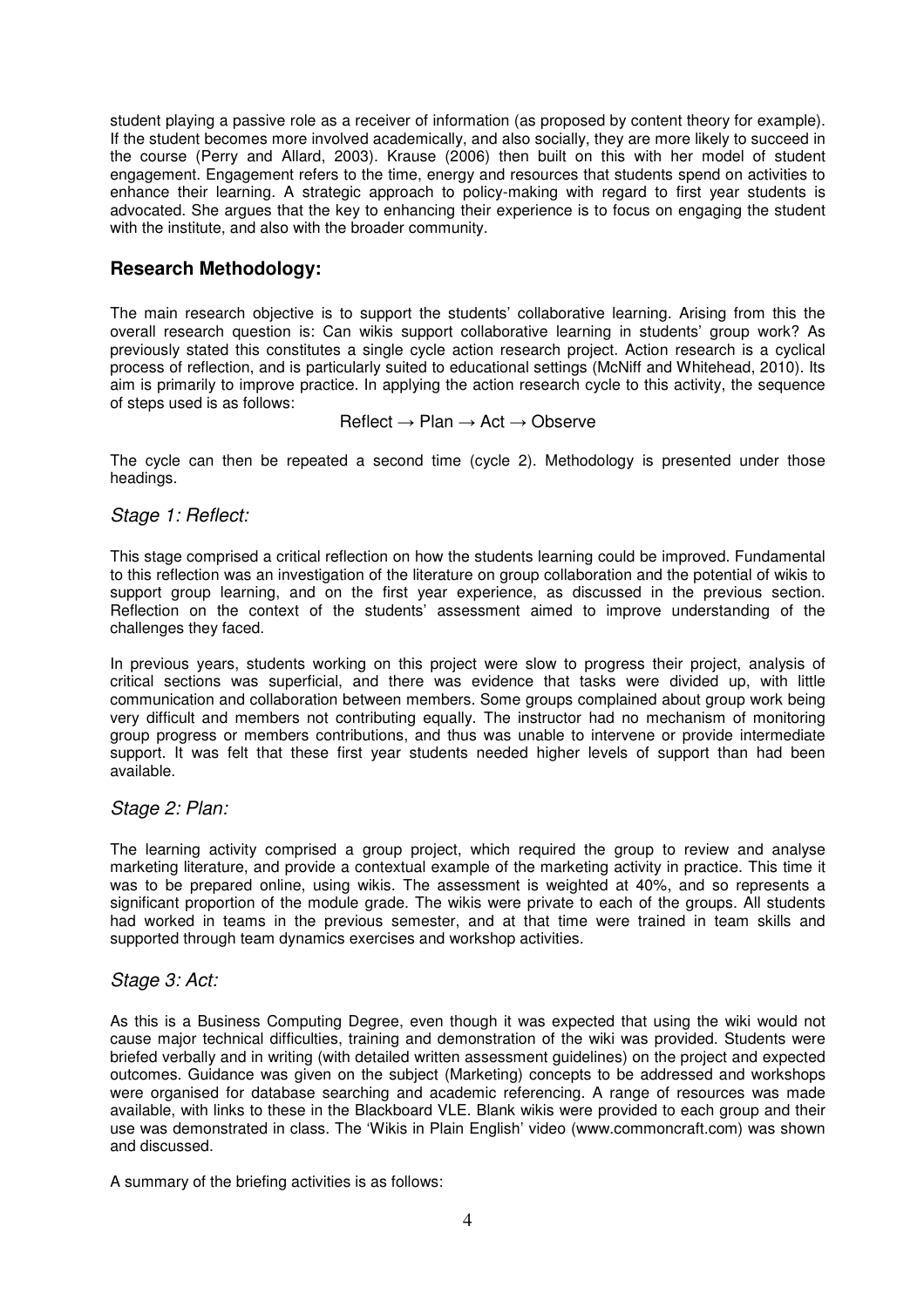- Presentation on the learning activity and links to outcomes and assessment criteria (with supporting written document)
- Team work discussion and review of challenges and good practice
- Wiki video shown, wiki in the Blackboard VLE demonstrated, with technical information, such as how to join, editing capabilities, etc.
- Class discussion of the assessment
- Training in Journal database search techniques and academic referencing

This represented a significant investment in time with the aim of introducing key skills that the students can build on in future years and other modules.

#### Stage 4: Observe:

This stage comprises monitoring the project and gathering data. A range of data-gathering techniques were utilised (McNiff, and Whitehead, 2010), including:

- Instructor field notes: Students actions and reactions, comments and queries were observed and noted. McNiff (with Whitehead, 2002) regard field notes as 'important instances of critical incidents' (p. 94), with the aim of documenting important features of the action.
- Wiki content and data: This included the subject information in the wiki, students comments to each other, in addition to the total groups' and individual members' contribution levels. This data can be used to evaluate the students' levels of activity and engagement online (Trentin, 2008, Judd, 2010).
- Questionnaire: A short, anonymous email survey was conducted after the wikis were completed. This was important to capture the students perceptions of the value (or not) of the wiki, and their experience of group work (Elgort, Smith and Toland, 2008). Of 39 students, 19 questionnaires were completed.

The data collected above was then analysed through a process of sorting, searching, and categorising (Creswell, 2007). This was then interpreted to reveal key themes and triangulated.

## Getting Started:

Despite the time spent on training and familiarisation, additional class time needed to be allocated to the assessment. When little activity was detected in the first two weeks, class discussion uncovered a lack of clarity of expectations, and a lack of confidence with the activity. This mirrored previous studies, such as Wheeler et al. (2008), when a slow start was due to uncertainty regarding lecturers' expectations, and the potential and functionality of the wiki (for example, whether it could be edited, what style should be used: essay or bullet points).

It became evident that project needed to be treated as a process, not an event, with instructor intervention and workshop-style classroom activities. Examples of other students' wikis were demonstrated, with encouragement to integrate links, images and video in addition to traditional academic material such as theory and references.

Class time was set aside for mini workshops on problems and challenges, which ranged from technical issues such as access and formatting, to presentation queries. These were designed according to the students evolving challenges and needs, and required a level of agility on the part of the lecturer, as the issues raised anticipated immediate resolution:

'I uploaded a video, but now it's gone, how do I fix it?' 'Which library databases are best for digital marketing?'

The queries raised in class were a mix of technical issues, such as access to the wiki, features, Blackboard passwords, and content-based issues, such as referencing style, expectations of standard.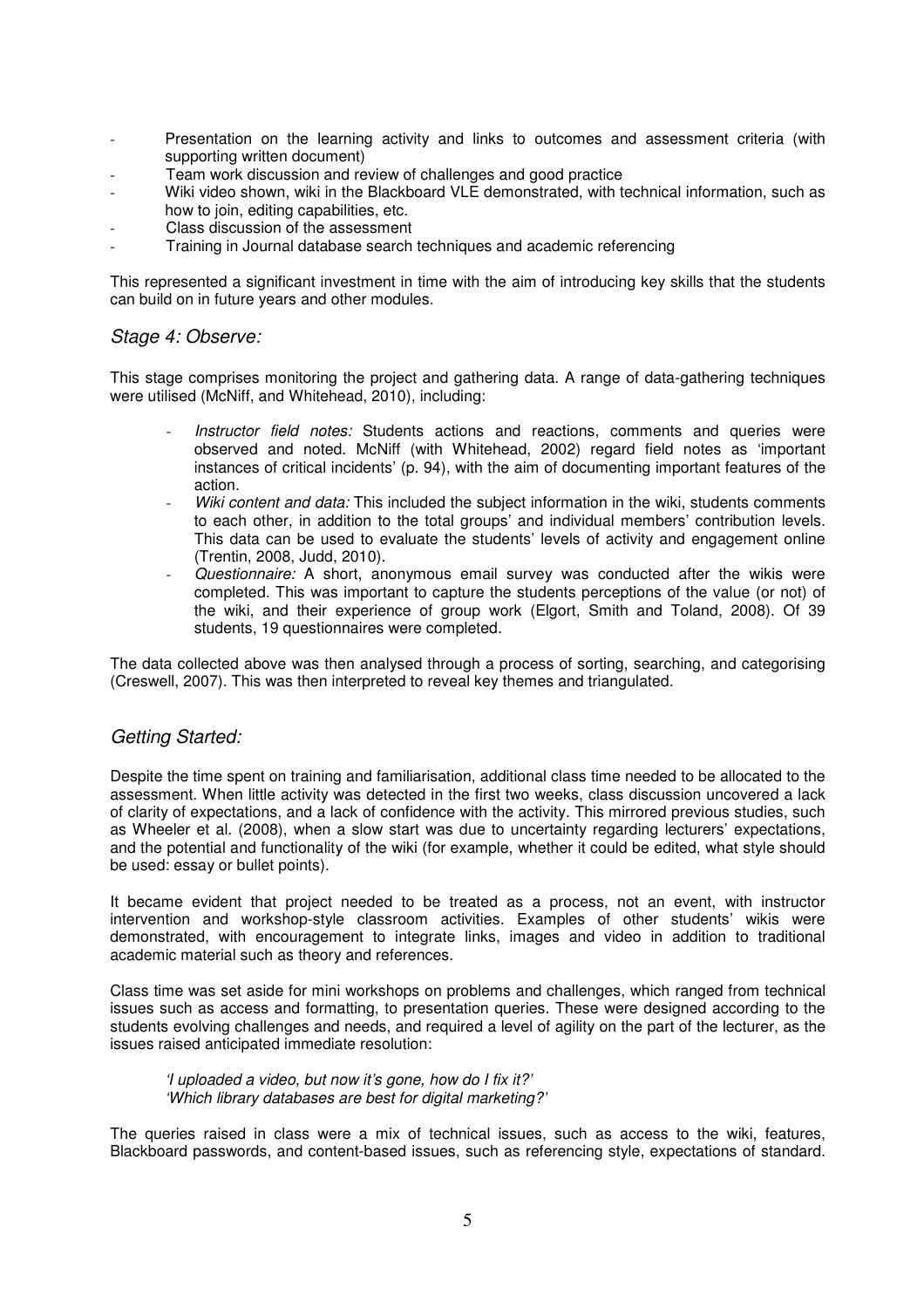As this was first year group, it was important to set clear, high expectations and encourage discussion of these (Chickering and Gamson, 1987).

## Level and Timing of Contribution:

37 out of the 39 enrolled students participated in the assessment, however one group (of 2 members) found that they were unable to access their wiki and emailed it to the instructor**.** The participating 35 students created a total of 669 page versions, during 3,652 views, resulting in the creation of 81 pages of content across the 13 groups. Timing of contributions was relatively late, though evidence from field notes indicates that the students were working on the literature search and review, before approaching the wiki element of the assessment. These findings reflect similar experiences by previous researchers such as Judd, Kennedy and Cropper (2010), and Trentin (2008), albeit in different contexts.

#### Cooperation in Learning:

The remaining 13 groups worked successfully with the wikis, that is, they fulfilled the requirements of creating individual pages for each element of the learning activity, and each member contributed. Eight of the groups used the comments section to comment on each others' work, communicate and suggest changes or next steps, with a total of 37 comments<sup>1</sup>:

'Ok then change of topic.....we can do the same as Davids' '@ Emma and David the Journal Im going to use is [article name]' 'Great work Alan well done'

Student A: 'hey, how recent do the journals need to be??' Student B, in response: 'in the brief it just said they need to be recent! how far back is recent??'

As found in previous research (Judd, Kennedy and Cropper, 2010), students were much more likely to edit a page than to make a comment. In fact, as these students are in a small class, and spend time together daily, the comment facility was less useful to them than it would be to students in larger groups who may be separated by distance or module selection. 79% of survey respondents reported that they worked mostly face to face on the project, with the remaining 21% working mostly online.

## Technical issues:

 $\overline{a}$ 

While this group was a little slow to start working on the wiki, the evidence above points to this being related more issues of expectations of a third level assessment, rather than technical concerns. This is not to state that there were no technical issues, rather that they manifested themselves later in the project, and at a higher level. 62% reported that they found the wiki easy or very easy to use. There were some access issues with different machines, Java version, and compatibility with the internet browser used. The most frequently cited technical difficulty was incompatibility with Internet Explorer:

'it doesn't work on the internet explorer browser. You need to download Mozilla, kind of inconvenient.'

In addition, some students reported problems with features:

'I tried to add in background color and boarders but for some reason it wouldn't let me. Hoping she'd see how familiar and adventures we got wit wiki that she might give us a few extra marks, but i guess not'

By the end of the project, all groups bar one (see previous) had become proficient with the technology, and uploaded text, images, and links to their wikis. Some also including attachments and video (see figure 1 below).

<sup>&</sup>lt;sup>1</sup> Students' names have been changed throughout to preserve anonymity. Their spelling errors have not been corrected.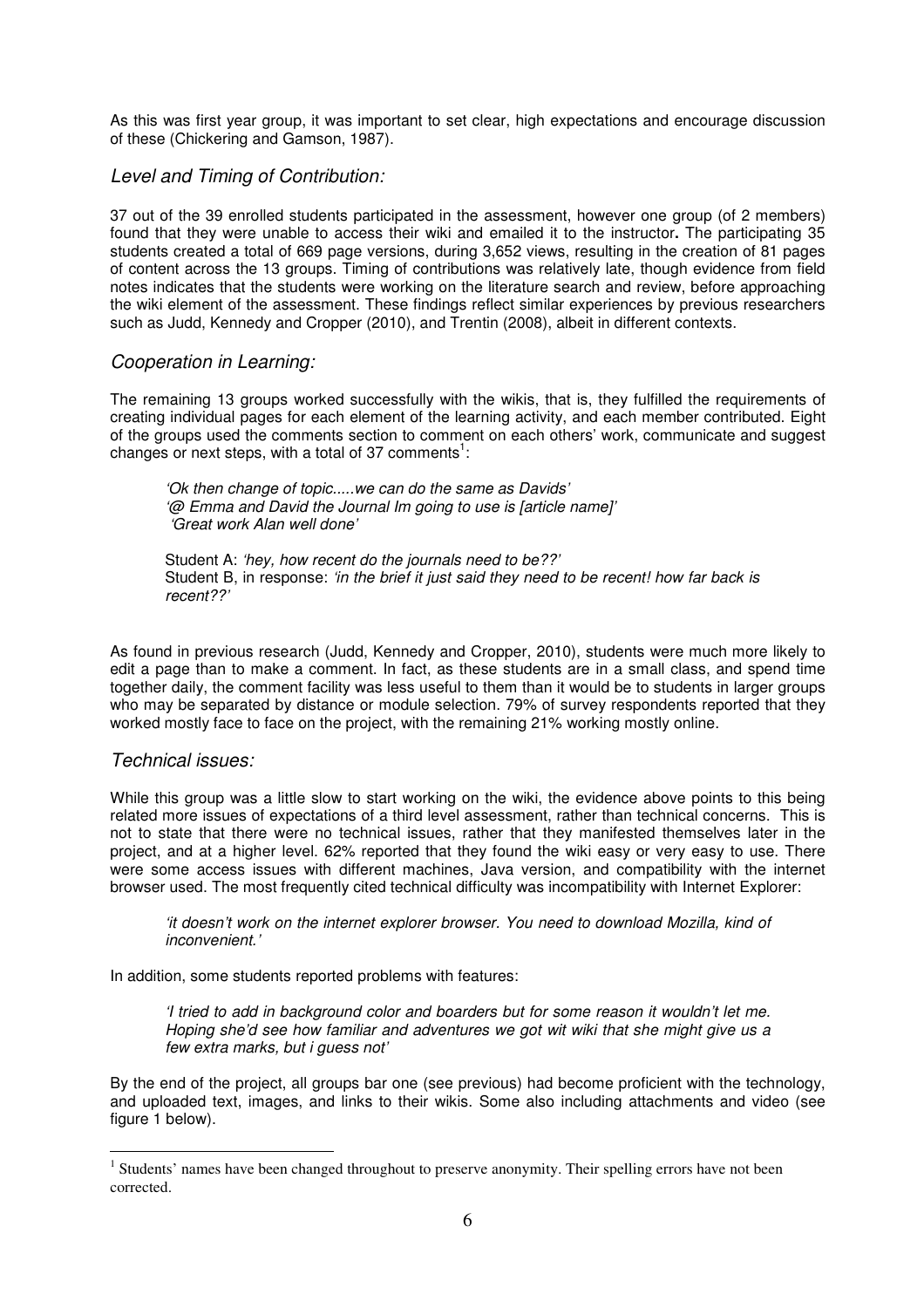Figure 1: Example of one of the wikis created by the students (names hidden), personalised, with logos, images and video:

| Firefox *                                                        | & Blackboard Learning System                                                                                                                                                                                                                                                                                                                                                                                                                                                                                                                                                                                                                                                                                                                                                                                      | $\ddot{}$                                     |  |  |                               |              |            | <b>STATISTICS</b><br>x   |   |
|------------------------------------------------------------------|-------------------------------------------------------------------------------------------------------------------------------------------------------------------------------------------------------------------------------------------------------------------------------------------------------------------------------------------------------------------------------------------------------------------------------------------------------------------------------------------------------------------------------------------------------------------------------------------------------------------------------------------------------------------------------------------------------------------------------------------------------------------------------------------------------------------|-----------------------------------------------|--|--|-------------------------------|--------------|------------|--------------------------|---|
| ←                                                                | https://dit.blackboard.com/webct/urw/lc5122011.tp0/cobaltMainFrame.dowebct                                                                                                                                                                                                                                                                                                                                                                                                                                                                                                                                                                                                                                                                                                                                        |                                               |  |  | ☆ - @ <mark>상</mark> - Google | م            |            |                          |   |
| webcourses.dit.ie                                                |                                                                                                                                                                                                                                                                                                                                                                                                                                                                                                                                                                                                                                                                                                                                                                                                                   |                                               |  |  |                               |              | my Modules | Bilde   Hole   Log out   |   |
| DT354-1 Business Computing - M<br>Boild <b>Test</b> Student View |                                                                                                                                                                                                                                                                                                                                                                                                                                                                                                                                                                                                                                                                                                                                                                                                                   |                                               |  |  |                               |              |            | <b>Iarketing Methods</b> |   |
|                                                                  | Your location: Home Page + Marketing Wiki + group 1                                                                                                                                                                                                                                                                                                                                                                                                                                                                                                                                                                                                                                                                                                                                                               |                                               |  |  |                               |              |            |                          | × |
| 000000                                                           | Procedy to a you were to you can consequently to item and a series and consequent consequent consequently to the consequent of the analyze company to consequently the consequent of the analyzed consequent                                                                                                                                                                                                                                                                                                                                                                                                                                                                                                                                                                                                      |                                               |  |  |                               |              |            |                          |   |
| <b>Series</b>                                                    | The company's Facebook page leagu customers informed and 'in the lonor' as quoted on the page about encluding Kivar Island news and information, about the kind and style blogs and about competitions run by Kivar Island to                                                                                                                                                                                                                                                                                                                                                                                                                                                                                                                                                                                     |                                               |  |  |                               |              |            |                          |   |
|                                                                  | ENGLACIAS Rev Host - for Kin                                                                                                                                                                                                                                                                                                                                                                                                                                                                                                                                                                                                                                                                                                                                                                                      |                                               |  |  |                               |              |            |                          |   |
|                                                                  | <b>CONFIDENTIAL</b>                                                                                                                                                                                                                                                                                                                                                                                                                                                                                                                                                                                                                                                                                                                                                                                               |                                               |  |  |                               |              |            |                          |   |
| <b>CHAT RES</b>                                                  |                                                                                                                                                                                                                                                                                                                                                                                                                                                                                                                                                                                                                                                                                                                                                                                                                   |                                               |  |  |                               |              |            |                          |   |
| <b>DRLA</b>                                                      |                                                                                                                                                                                                                                                                                                                                                                                                                                                                                                                                                                                                                                                                                                                                                                                                                   |                                               |  |  |                               |              |            |                          |   |
| E                                                                |                                                                                                                                                                                                                                                                                                                                                                                                                                                                                                                                                                                                                                                                                                                                                                                                                   |                                               |  |  |                               |              |            |                          |   |
| Strates                                                          |                                                                                                                                                                                                                                                                                                                                                                                                                                                                                                                                                                                                                                                                                                                                                                                                                   |                                               |  |  |                               |              |            |                          |   |
| <b>서울연주 연주 (이용화 제품 제품</b> )                                      | Not only do River Island long in truck with the custome's via their website and finalcock, they also send their customers out e-mails to be them know when new produce are in stock:                                                                                                                                                                                                                                                                                                                                                                                                                                                                                                                                                                                                                              |                                               |  |  |                               |              |            |                          |   |
|                                                                  | Discover spring's hottest print . win a Blackberry Curve! Twellx                                                                                                                                                                                                                                                                                                                                                                                                                                                                                                                                                                                                                                                                                                                                                  |                                               |  |  |                               |              |            |                          |   |
|                                                                  | <b>B</b> River Island to me<br>Den't miss auf Add our nou address infollemains municipal cam to your contact list.<br>If you cannot see this o-mail propely, fatten this link: MTML-waters                                                                                                                                                                                                                                                                                                                                                                                                                                                                                                                                                                                                                        | than deals 10:02 AM (3 hours age) 4, Reply 14 |  |  |                               |              |            |                          |   |
|                                                                  |                                                                                                                                                                                                                                                                                                                                                                                                                                                                                                                                                                                                                                                                                                                                                                                                                   |                                               |  |  |                               |              |            |                          |   |
|                                                                  | RIVER ISLAND                                                                                                                                                                                                                                                                                                                                                                                                                                                                                                                                                                                                                                                                                                                                                                                                      |                                               |  |  |                               |              |            |                          |   |
|                                                                  | lust arrived<br>not the look                                                                                                                                                                                                                                                                                                                                                                                                                                                                                                                                                                                                                                                                                                                                                                                      |                                               |  |  |                               |              |            |                          |   |
|                                                                  |                                                                                                                                                                                                                                                                                                                                                                                                                                                                                                                                                                                                                                                                                                                                                                                                                   |                                               |  |  |                               |              |            |                          |   |
|                                                                  | <b>SHDEDNAT</b>                                                                                                                                                                                                                                                                                                                                                                                                                                                                                                                                                                                                                                                                                                                                                                                                   | UDF                                           |  |  |                               |              |            |                          |   |
|                                                                  |                                                                                                                                                                                                                                                                                                                                                                                                                                                                                                                                                                                                                                                                                                                                                                                                                   | Freshen up your look with bold                |  |  |                               |              |            |                          |   |
|                                                                  |                                                                                                                                                                                                                                                                                                                                                                                                                                                                                                                                                                                                                                                                                                                                                                                                                   | forals and disy perts                         |  |  |                               |              |            |                          |   |
|                                                                  |                                                                                                                                                                                                                                                                                                                                                                                                                                                                                                                                                                                                                                                                                                                                                                                                                   | cet the look                                  |  |  |                               |              |            |                          |   |
|                                                                  |                                                                                                                                                                                                                                                                                                                                                                                                                                                                                                                                                                                                                                                                                                                                                                                                                   | just arrived >                                |  |  |                               |              |            |                          |   |
|                                                                  |                                                                                                                                                                                                                                                                                                                                                                                                                                                                                                                                                                                                                                                                                                                                                                                                                   |                                               |  |  |                               |              |            |                          |   |
|                                                                  | As you can see not only are they informing the customer that there is new stock in, they are also updefing them on the current competitions they have to offer online.<br>River Island holds every in different counties to help promote and market their. These events can be arribled from contine colls to their soles. The events allows allows a close to instead interest in the loco and broad. T<br>They lot even you in Liveron! The least from your you can you can ave to company is easy in your lot and the youth and the youth company to keep the you can receive you that the party of Nive Mand jours. The centro the wan<br>in front of the cannot crew and other shoppers. All the old jeans that ware collected in the crops ware donated to a cluster called "Fashion Targets Dream Cancer". |                                               |  |  |                               |              |            |                          |   |
|                                                                  |                                                                                                                                                                                                                                                                                                                                                                                                                                                                                                                                                                                                                                                                                                                                                                                                                   |                                               |  |  |                               |              |            |                          |   |
|                                                                  |                                                                                                                                                                                                                                                                                                                                                                                                                                                                                                                                                                                                                                                                                                                                                                                                                   |                                               |  |  |                               |              |            |                          |   |
|                                                                  |                                                                                                                                                                                                                                                                                                                                                                                                                                                                                                                                                                                                                                                                                                                                                                                                                   |                                               |  |  |                               |              |            |                          |   |
|                                                                  |                                                                                                                                                                                                                                                                                                                                                                                                                                                                                                                                                                                                                                                                                                                                                                                                                   |                                               |  |  |                               |              |            |                          |   |
|                                                                  |                                                                                                                                                                                                                                                                                                                                                                                                                                                                                                                                                                                                                                                                                                                                                                                                                   |                                               |  |  |                               |              |            |                          |   |
|                                                                  |                                                                                                                                                                                                                                                                                                                                                                                                                                                                                                                                                                                                                                                                                                                                                                                                                   |                                               |  |  |                               |              |            |                          |   |
|                                                                  |                                                                                                                                                                                                                                                                                                                                                                                                                                                                                                                                                                                                                                                                                                                                                                                                                   |                                               |  |  |                               |              |            |                          |   |
|                                                                  |                                                                                                                                                                                                                                                                                                                                                                                                                                                                                                                                                                                                                                                                                                                                                                                                                   |                                               |  |  |                               |              |            |                          |   |
|                                                                  |                                                                                                                                                                                                                                                                                                                                                                                                                                                                                                                                                                                                                                                                                                                                                                                                                   |                                               |  |  |                               |              |            |                          |   |
|                                                                  |                                                                                                                                                                                                                                                                                                                                                                                                                                                                                                                                                                                                                                                                                                                                                                                                                   | 四                                             |  |  |                               | EN A P 日等 40 |            | 14:37                    |   |
|                                                                  |                                                                                                                                                                                                                                                                                                                                                                                                                                                                                                                                                                                                                                                                                                                                                                                                                   |                                               |  |  |                               |              |            | 16/05/2011               |   |

Students complained about the absence of a word count facility as creating extra work, having to copy to Word to check their progress. Some decide to limit the use of the wiki to the final stage:

#### 'we didn't really use it as we thought it wasn't great... instead we used microsoft word and at the last min put everything up'

Two of the groups put up their work on the last day, having decided that it didn't add value for them. In hindsight some written instructions on wikis for later review would be a useful resource for the class.

#### Collaboration:

Examination of the history and wiki contributions reflects evidence of the students learning and collaboration on the project. These findings were triangulated by the feedback from the student email survey and from the instructor observation notes. Some student groups used the comment facility of the wiki to coordinate their efforts and respond to the problem (Judd, Kennedy and Cropper, 2010):

'I have got a good bit of stuff about Bulmers Pear and their online marketing campaign when they launched it. Most of it is pretty good and relevant so I will try to get the thousand words done by this evening and we won't have to be rushing it on Monday then'

The students found the fact that they could improve and add to each others' work beneficial. There is evidence from the wiki of the students supporting each other, co-creating knowledge and collaborating. The wikis were built from joint efforts, all students participated in the wikis, uploaded information etc. There is evidence of an effort to improve standard and organization of their work, using headings and sub-headings.

'We read each others work and suggested ways to improve it' 'Its an easy way for a group to work together and it saves time printing or emailing assignments as its all done online' 'you were able to personallisel the project using pictures and embedding videos to help create an understanding of the topic'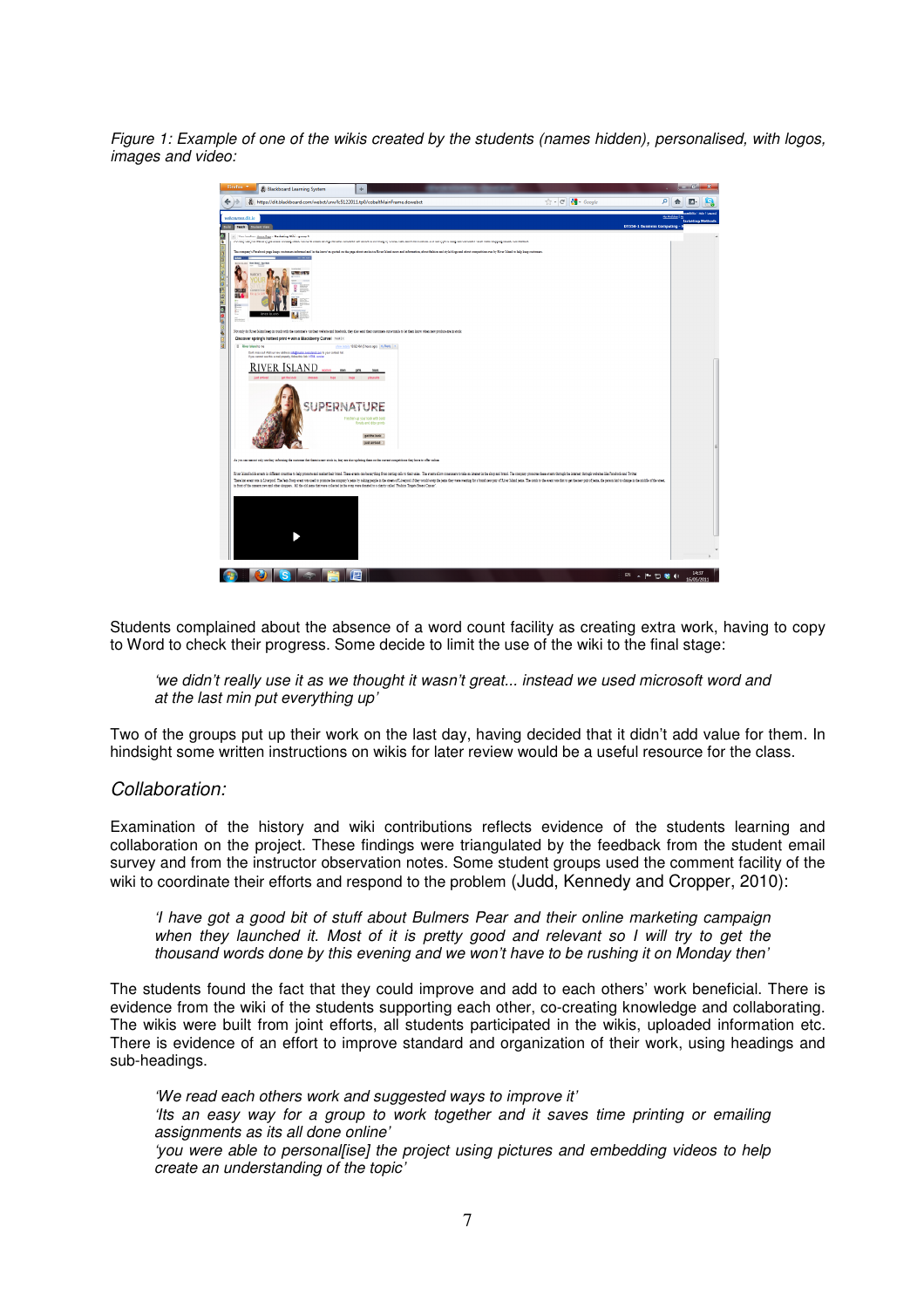Evidence of learning from and with each other is demonstrated by the improvement in the content of the wikis and the overall grades achieved, and the fact that the learning outcomes were achieved. Collaboration did occur within the groups, with encouragement and support from the instructor throughout the process.

#### Disadvantages of the Wikis:

As stated in the previous sections, some groups preferred to discuss issues face-to-face, and some worked together around a laptop, making changes as a group. This rendered the 'assessment' or individual contribution measurement tool meaningless for those groups, and made the wiki just extra work:

'did not like them at all' 'Found it hard to make the pages look well, wasn't very impressed overall with the wiki, especially the lack of spell check<sup> $2$ </sup>

For these groups, the wiki did not appear to add much value.

#### Convenience and Efficiency:

These are themes that don't appear to receive much attention in wiki research, but the challenges of meeting up are often reported as one of the biggest challenges of group work (Jaques, 2000), so this is an important, perhaps underestimated benefit:

'It mean the group did not need to work at the same time or face to face.' 'easy to see how the other people in your group are getting on.' 'I liked using them' 'It saved us having many different copies of word documents'

A number of the groups stated their intention to use wikis in future group projects, perhaps one of the best indicators of preference!

#### Tutor as moderator:

 $\overline{a}$ 

Once the students began using the wikis the tutor was able to monitor the progress of the students, and view and track their activity on the wikis in a way not possible through other platforms. This development was new to both the students and the instructor, and presented some interesting challenges (Salmon, 2003). It made sense to then allow time in class to address whatever issue was current for the students – for example researching journal articles – and a set of 'frequently asked questions' evolved as a resource.

These interventions evolved as required in this instance, but required time and a certain agility. It would be beneficial for future projects to attempt to predict and pre-plan these, around 'common problems' and techniques. Similarly, additional resources available through the students' Blackboard VLE could be further developed to include both technical trouble shooting, and academic and content support information.

## **Conclusion: Can Wikis Support Collaborative Learning?**

There can be no doubt that web 2.0 technologies will play an ever increasing role in higher education. The findings from this research suggest that wikis can support and add value to collaborative group learning, in the form of improved communication, a sounding board for ideas and repository for information. It is clear that the learning and collaboration can and does occur in an online environment. In addition the advantages of improved communication, and a single version were much appreciated by many groups, who saw this as an efficient and effective medium that they would like to see adopted much more widely.

 $2^{2}$  In fact spell check is available – clearly this student did not engage sufficiently to find it.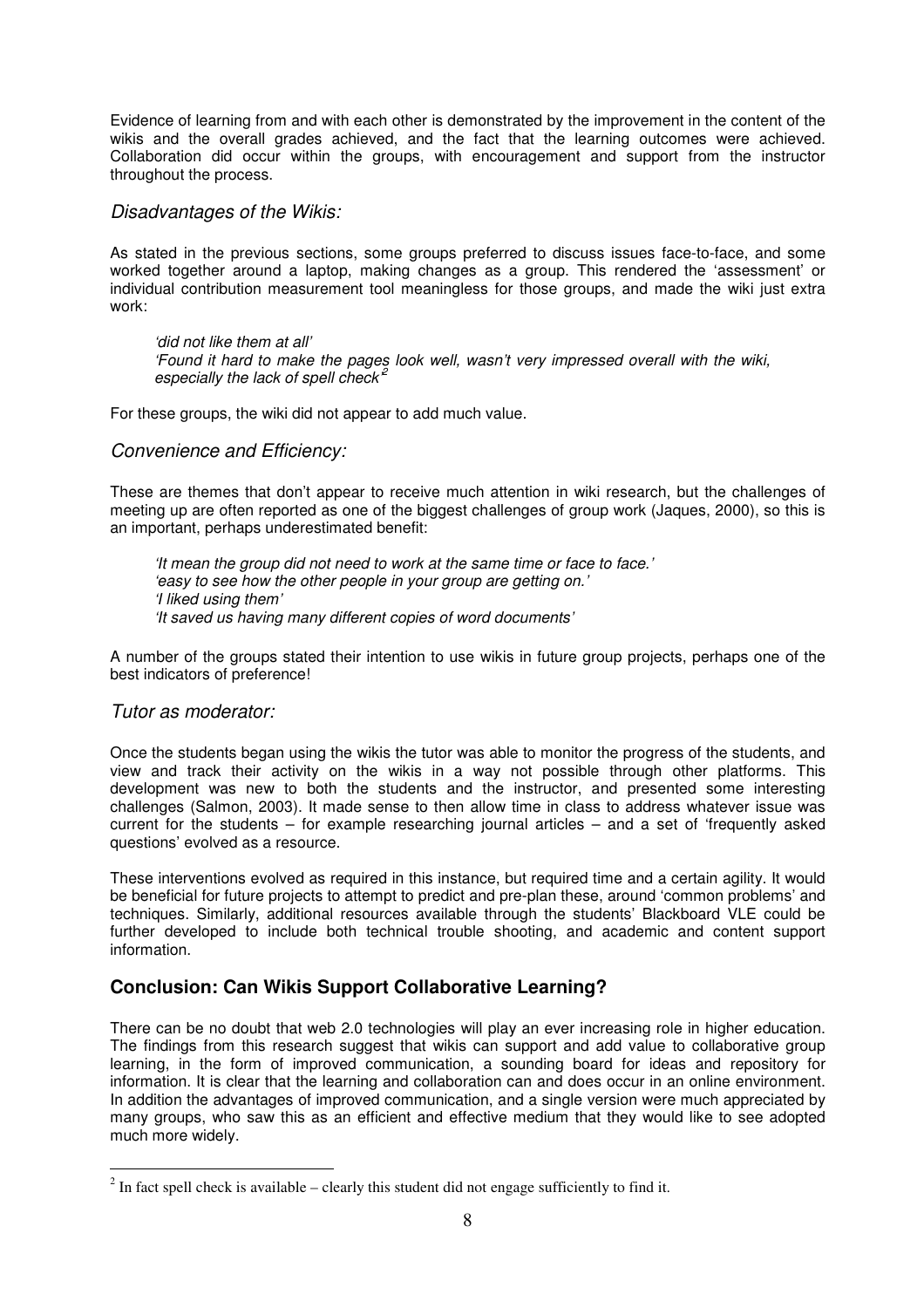Some challenges to implementing wikis were identified and should be highlighted. The issue of constructive alignment has been widely discussed, so this assignment was firmly embedded in the module, and aligned to learning outcomes and grades. However, the new technology was in hindsight not given enough attention at the briefing stage. It is recommended that the use and features of wikis requires more than a single briefing and demonstration. In fact creating a resource for the features (such as editing, page history, chat etc.) and how they work for later review would be beneficial. For some student groups it may be appropriate to hold the briefing in a laboratory, where students can engage with the technology immediately.

The advantages of using wikis have been identified in the literature, along with the instructors' role (Salmon, 2003). It allowed monitoring and tracking of the groups' activity and progress, which then set the agenda for workshops on the evolving project.

This study has demonstrated the unique capabilities of wikis in supporting students' collaborative learning in this context, and has contributed to improved practice. Future development of the research described in this paper (cycle 2) will involve deeper examination of the changing role of the instructor and implications of e-moderating on class activities, and of the students levels of engagement and collaboration.

#### **References:**

- Astin, A., (1984). Student Involvement: A Developmental theory for Higher Education. Journal of College Student Personnel, 25, (5), 297-308.
- Biggs, J. (1996). Assessing Learning Quality: Reconciling Institutional, Staff and Educational Demands. Assessment & Evaluation in Higher Education, 21, 5-15.
- Beaudoin, M., F. (2002). Learning or Lurking? Tracking the "Invisible" Online Student. Internet and Higher Education, 5, 147-155.
- Boulos, M., N., Maramba, I., and Wheeler, S. (2006). Wikis, Blogs and Podcasts: A New Generation of Web-based Tools for Virtual Collaborative Clinical Practice and Education. BMC Medical Education, 6, 41-49.
- Bruen, C., Fitzpatrick, N., Gormley, P., Harvey, J., and McAvinia, C. (2010). The Management and Creation of Knowledge: Do Wikis Help? In Donnelly, R., Harvey, J., and O' Rourke, K. (Eds), Critical Design and Effective Tools for E-Learning in Higher Education: Theory into Practice (pp. 92-112). New York: Information Science Reference.
- Chickering, A., and Gamson, Z. (1987). Seven Principles for Good Practice in Undergraduate Education. AAHE Bulletin, March.
- Cole, M. (2009). Using Wiki Technology to Support Student Engagement: Lessons from the Trenches. Computers & Education, 52 (1), 141-146.
- Cresswell, J. (2007). Qualitative Inquiry and Research Design: Choosing Among Five Approaches (2<sup>nd</sup> Ed.). Ca: Sage Publications.
- Elgort, I., Smith, A., and Toland, J. (2008). Is Wiki an Effective Platform for Group Course Work? Australasian Journal of Educational Technology, 24 (2), 195-210.
- Jaques, D. (2000). Learning in Groups: A Handbook for Improving Group Work. London: Kogan Page.
- Johnson, L., Smith, R., Willis, H. Levine, A and Haywood, K. (2011). The 2011 Horizon Report. Texas: The New Media Consortium.
- Jones, P. (2007). When a Wiki is the Way: Exploring the Use of a Wiki in a Constructively Aligned Learning Design. In ICT: Providing Choices for Learners and Learning. Proceedings ascilite Singapore 2007. http://www.ascilite.org.au/conferences/singapore07/procs/jones-p.pdf.
- Judd, T., Kennedy, G., and Cropper, S. (2010). Using Wikis for Collaborative Learning: Assessing Collaboration through Contribution. Australasian Journal of Educational Technology, 26 (3), 341-354.
- Hughes, A. (2009). Higher Education in a Web 2.0 World. Committee of Inquiry into the Changing Learner Experience.
- Krause, K. (2006). On Being Strategic about the First Year. Keynote Presentation, Queensland University of Technology First Year Forum, 5 October 2006. Available Online: http://www.grifftih.edu.au/centre/gihe
- Lai, Y., C., and Ng, E. (2011). Using Wikis to Develop Student Teachers Learning, Teaching and Assessment Capabilities. Internet and Higher Education, 14, 15-26.